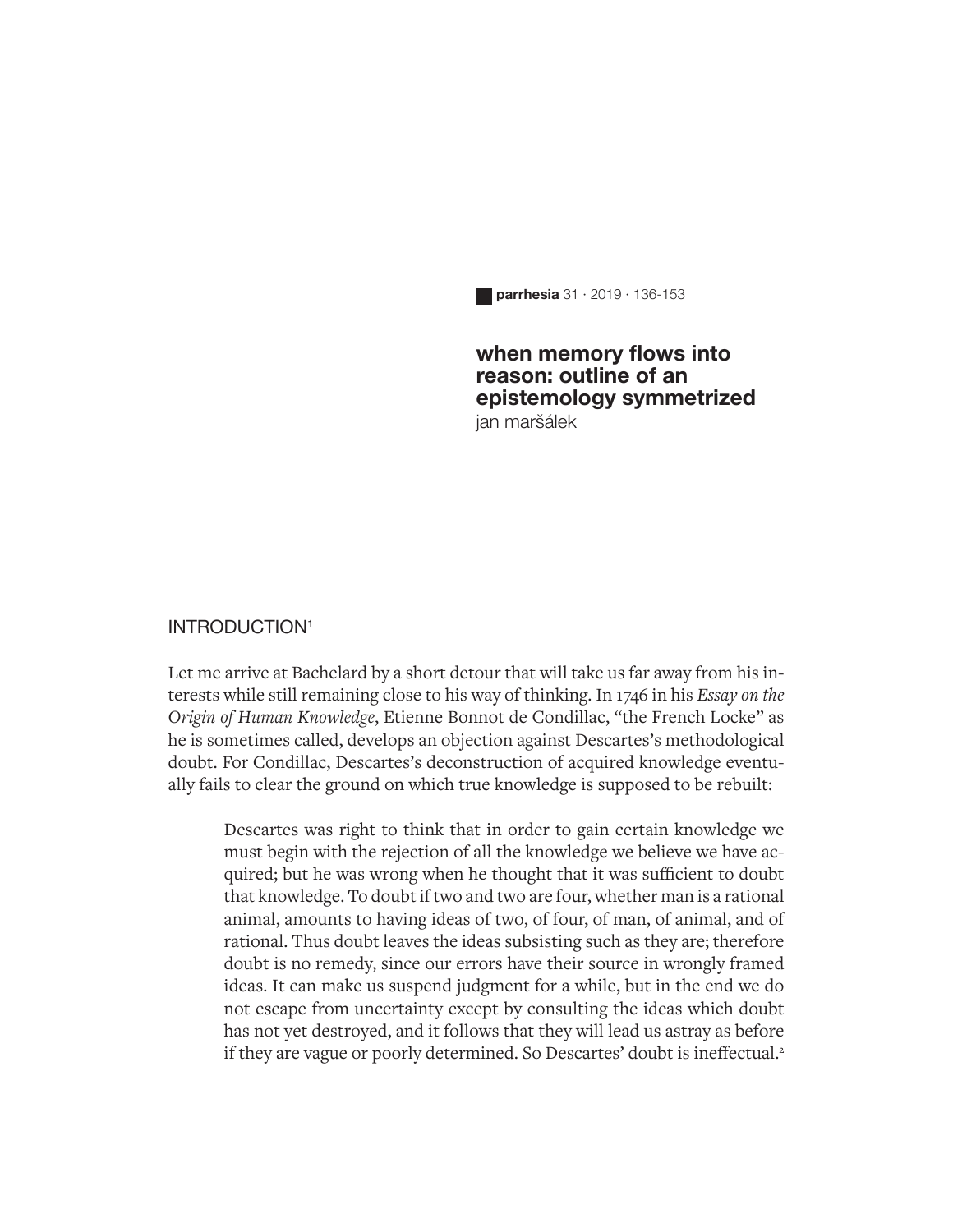Indeed, for Condillac Cartesian doubt is not radical enough, as it only reaches the validity of our ideas, leaving their "material" intact.<sup>3</sup> Such doubt is "useless" (in the citation above, Hans Aarleff translates "*inutile*" as "ineffectual") for it is too superficial. Since the very bases of our ideas fail to be attained, what was put into quarantine recovers altogether and regains its initial form, which is falsely rehabilitated because it was never truly challenged.

A very simple idea can be preserved from Condillac's argument: to credit some piece of knowledge with the mark of *invalidity* is not always sufficient for eliminating it, even temporarily, from our mind. If I wish to highlight the fact that the same observation is inherent to Bachelard's work and, as we shall see, even explicitly commented by him, it is not because my intention would be to set this view at the heart of Bachelard's epistemology. I believe nevertheless that by focusing on the resistance deployed by diverse elements of science that were disallowed as *invalid*, we are susceptible to expanding historical epistemology's range of competency. Amplified in this sense, and with the help of an entirely internal source of Bachelardian epistemology, historical epistemology could find itself "symmetrized" and, by the same way, markedly strengthened.

## THE "POLYMORPHIC" NATURE OF THE NOTION OF "EPISTEMOLOGICAL OBSTACLES"

The Formation of the Scientific Mind (1938)<sup>4</sup> offers an inventory of epistemological obstacles that the human mind, but also the mind of presumably every individual, has (had) to overcome on its way to scientificity. This, at least, is how Bachelard's book is usually presented: Bachelard identifies what obstructs the advent of science, and what keeps the mind in its ante-scientific condition. Although the list that Bachelard establishes is not intended to be exhaustive, it is meant to be representative enough to place the new object of the *epistemological obstacle* on the map of relevant epistemological problems.

Cristina Chimisso is certainly right to point out that *The Formation of the Scientific Mind* is basically not about the *progress* of the scientific mind or of science itself.<sup>5</sup> Bachelard is nevertheless certainly not rejecting the idea of progress: in effect, he claims allegiance to the 19<sup>th</sup>-century French positivist Auguste Comte and finds inspiration in a Comtian hierarchy of different, historically constituted manners of knowing. In a way, Bachelard extends Comte's three-stage model: if the theological and metaphysical periods in the history of human knowledge laid down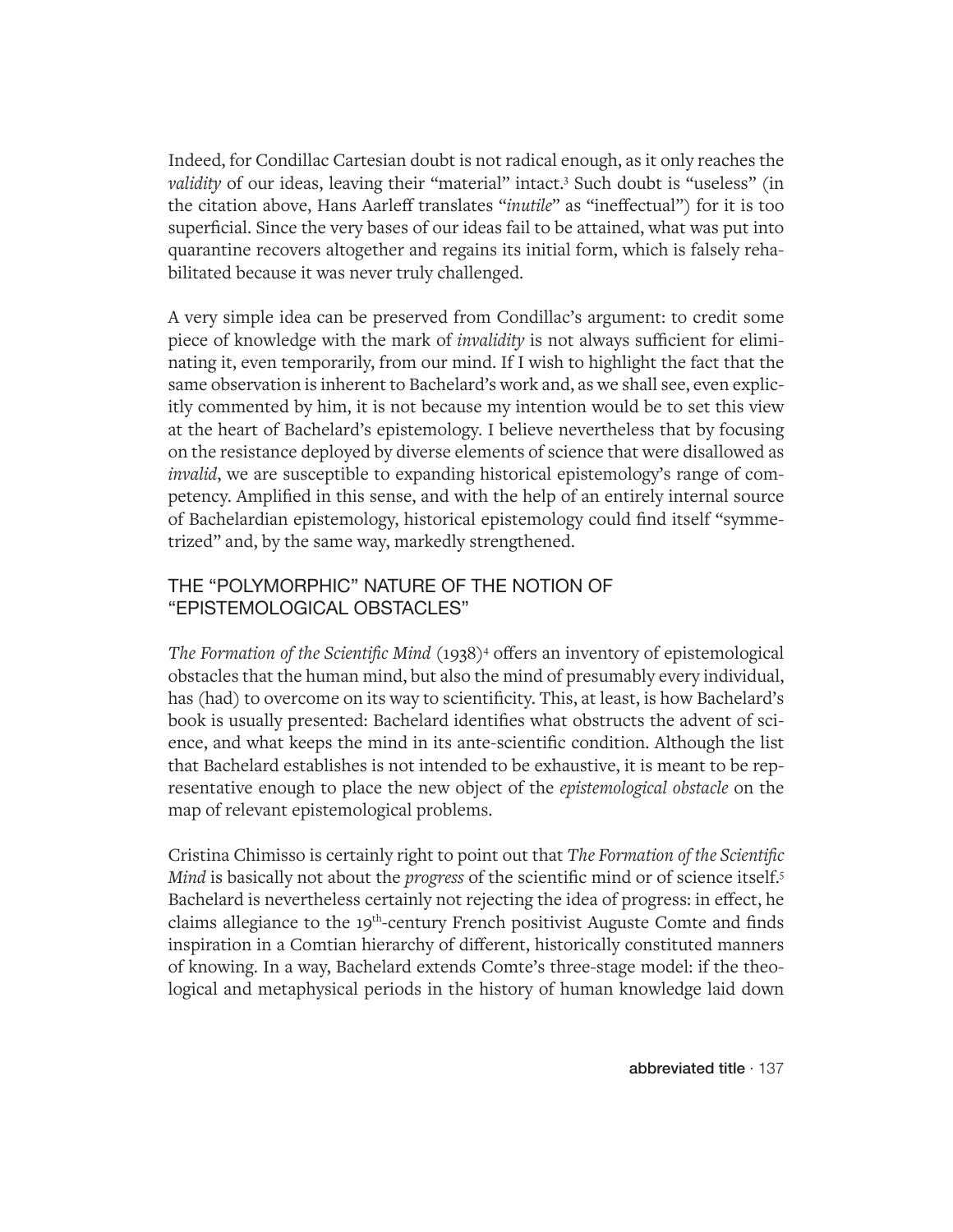by Comte find themselves dissolved by Bachelard into a single pre-scientific era (stretching from Antiquity to the  $18<sup>th</sup>$  century), then the Comtian positive stage is, on the contrary, split in two by Bachelard's distinction between the scientific mind (from the end of  $18<sup>th</sup>$  century to the beginning of the  $20<sup>th</sup>$  century) and the stage of the *new scientific mind* launched by Einstein's theory of relativity and unknown, of course, to Comte. We can here leave out the question whether the principles of Comte's epistemology make it ready for such a development. In any case, in *The Formation of the Scientific Mind* Bachelard considerably reduces the real scope of his analysis when he places himself on the very edge of pre-science so that he might observe and qualify its inertia.

Alongside to the image of a barrier preventing the advent of science, another understanding of Bachelard's concept of the epistemological obstacle can be put forward, and the global appreciation of *The Formation of Scientific Mind* consequently modified. It is Dominique Lecourt who, in *Gaston Bachelard's Historical Epistemology*, points out—rather inconspicuously indeed—that the *place* of the epistemological obstacle in the knowledge process is susceptible to variation:

It can arise at the moment of the constitution of the knowledge, or at a later stage in its development, once it has already been constituted as a scientific knowledge. In the first case it can be said to be a "counter-thought," in the second a "suspension of thought" (*arrêt de pensée*). […] In other words, I shall say that in one case [the epistemological obstacle] prevents scientific thought from arriving, in the other, when it has already arrived, it demotes it to the rank of ordinary thought. For everything, ultimately, amounts to the re-establishment of the broken continuity between scientific thought and ordinary thought.<sup>6</sup>

I find this distinction remarkably far-reaching. Lecourt emphasizes that in both cases the obstacle stems from pre-science. In both his versions, the function of the epistemological obstacle is the same, as it corresponds to "a point of resistance of thought to thought"7 . This conflict can nevertheless occur in two different situations that assign to the epistemological obstacle the role of either obstructing scientific thought in the process of seizing power, or of intruding ordinary thought—in fact the term *non-scientific thought* sounds to me better suited to the variability of historical examples that Bachelard discusses—into science as already constituted. In this second sense, then, instead of preventing the advent of science, the epistemological obstacle *causes* a local impurity within already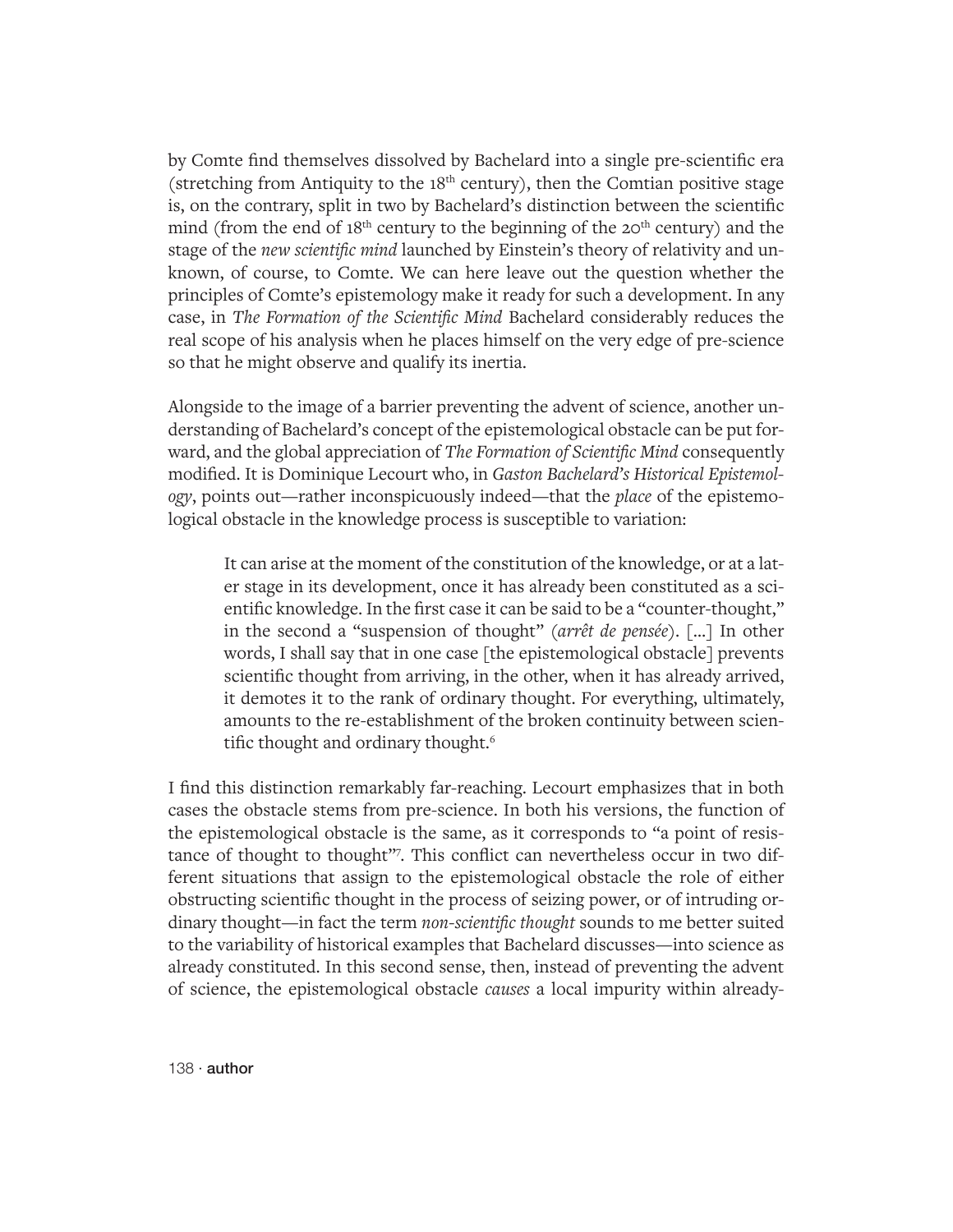established science.

It is crucial to realize that for Bachelard, this intrusion of the past (within the general historical framework that Bachelard sketches, pre-scientific thought indeed acquires this temporal locus) into the "present" (i.e. into scientific knowledge) can occur despite the scientist's vigilance. It is precisely this insight that calls to mind Condillac's critique of Descartes referred to in the introduction of this paper. By the same token the "no" so valued by Bachelard since it is required by all scientific renewal shows its problematic side.

# EXAMPLE 1: RATIONALIZATION ON AN ABSURD BASIS

Unfortunately, and it would be unfair if we forgot to mention it, illustrations of "ordinary thought" contaminating scientific knowledge already constituted are quite rare in *The Formation of the Scientific Mind*. We will look at two examples of this manifestation (should we say *type*?) of epistemological obstacle, which Bachelard treats in some detail even though he does so as part of his general search and without distinguishing between them and obstacles of the first kind (i.e. obstacles to the arrival of scientific thought).

The first example is drawn from the history of medicine and pharmacology. In chapter VII of *The Formation*, which engages in "psychoanalyzing realists,"8 Bachelard discusses the issue of abusive transfers of the economic value that certain materials, such as gemstones, habitually acquire, which used to result in their valorization within contexts a priori disconnected from the sphere of merchant exchanges. Precious stones are thus empowered with precious healing powers that ensure them an astonishing longevity within pre-scientific medicine: "Even when a critical spirit comes into being, it still respects the value it is attacking. [...] Even when beliefs are denounced as superstitious, they have to be looked at a second time in order to be sure that the writer is rid of them."<sup>9</sup>

The *hesitations* of the French chemist and physician Étienne François Geoffroy (1672–1731) are discussed by Bachelard as a representative example of this arduous conversion to scientificity: Despite his doubts about the merit of traditional theories regarding the therapeutic powers of precious stones, Geoffroy fails to truly put these age-old speculations aside. Even if he has a clear idea about the superstitious nature of these theories, he decides to retain what he presumes to be their robust core. For Geoffroy, in spite of the lack of evidence, the wisdom of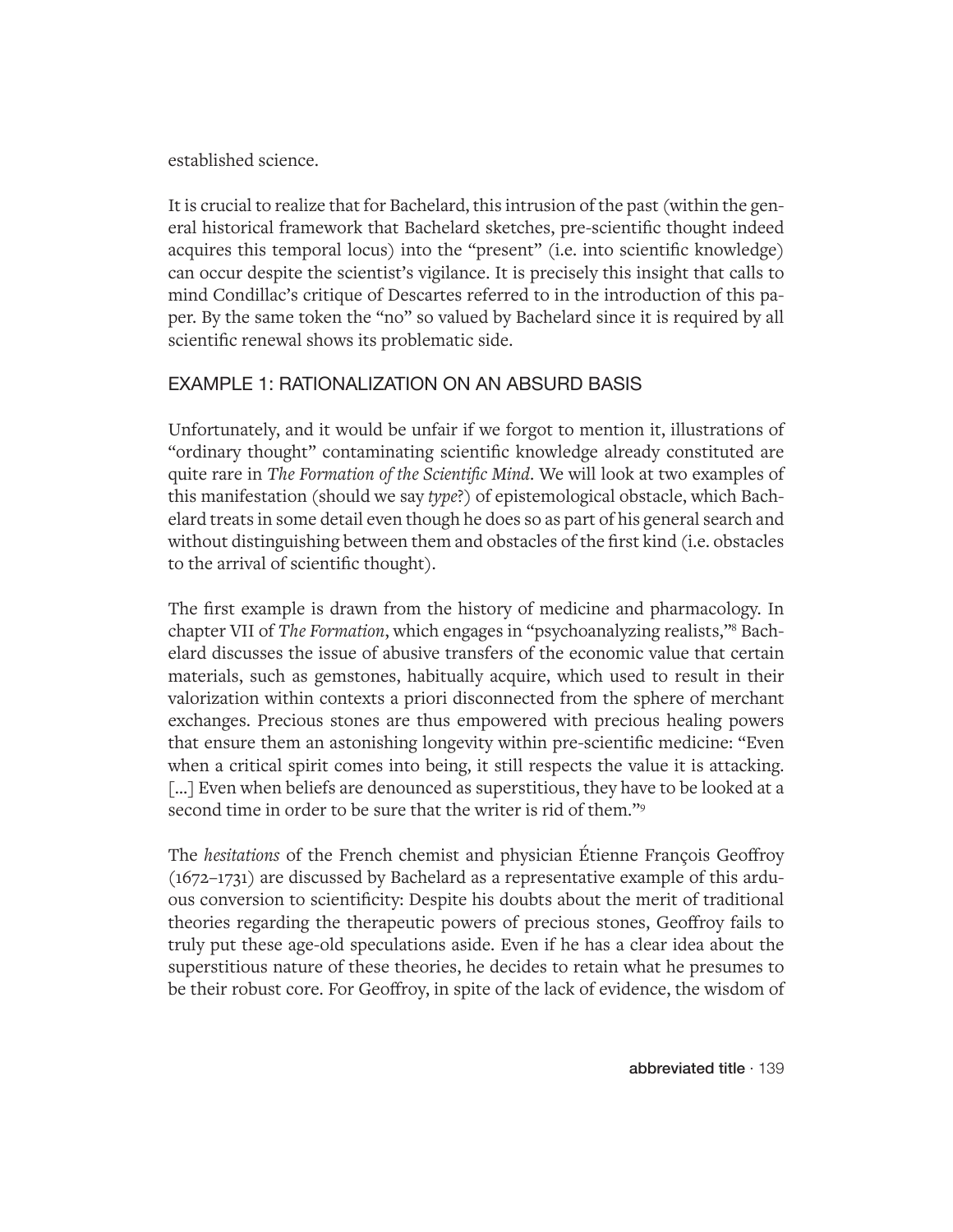the ancients must be preserved:

"We must not therefore proscribe precious stones from Pharmacy's compositions without good cause," he affirms, "for they have been accepted for many years and approved by long and blessed patience." And so we have to respect a science we do not understand!<sup>10</sup>

As Bachelard remarks, Geoffroy shows himself just as respectful towards the knowledge of Arabs who attributed curative virtues to the gold. Gold's beneficial qualities are explained by Geoffroy with arguments nourished by the force of analogy, artfully mixed with modern materialism: the Sun restores life to all of nature; the Sun is the source of the sulphur contained in the gold; gold, which is incorruptible, preserves blood from all corruption when it is mixed with it, and restores human nature just as the Sun does. Nevertheless, as Bachelard points out, Geoffroy hesitates before accepting these propositions. And this hesitation is, in the eyes of Bachelard, the very sign of continued subjugation to the pre-scientific mind:

Geoffroy is no doubt reluctant to accept such convergences; however, this reluctance is in fact characteristic of the pre-scientific mind. It is this reluctance that prompts us to say that pre-scientific thought is encountering an obstacle here which, while not yet surmounted, is in the process of being so. $<sup>11</sup>$ </sup>

Despite these words, which seem to keep Geoffroy outside the bounds of scientificity, Bachelard doesn't really feel the need to settle whether Geoffroy should still be counted among the ancients. Mainly, he is curious about Geoffroy's hesitation, which possibly situates him "in-between" the two epochs, which is an excellent position from which to observe the hard (and basically collective) work required in order to overcome "superstition."12

Realism<sup>13</sup> prevents Geoffroy from abandoning an ancient theory that he would have all the reasons to dismiss. It is indeed this very fact that, in this example, traditional knowledge is not allowed to enter uncritically, which conducts me to interpret it as an illustration of the "epistemological obstacle" accepted within its second meaning (i.e. as having for effect the intrusion of the ancient knowledge into new science). Although preserved, the past knowledge is *revised* and *transformed*. Bachelard affirms this very explicitly: Geoffroy's case illustrates the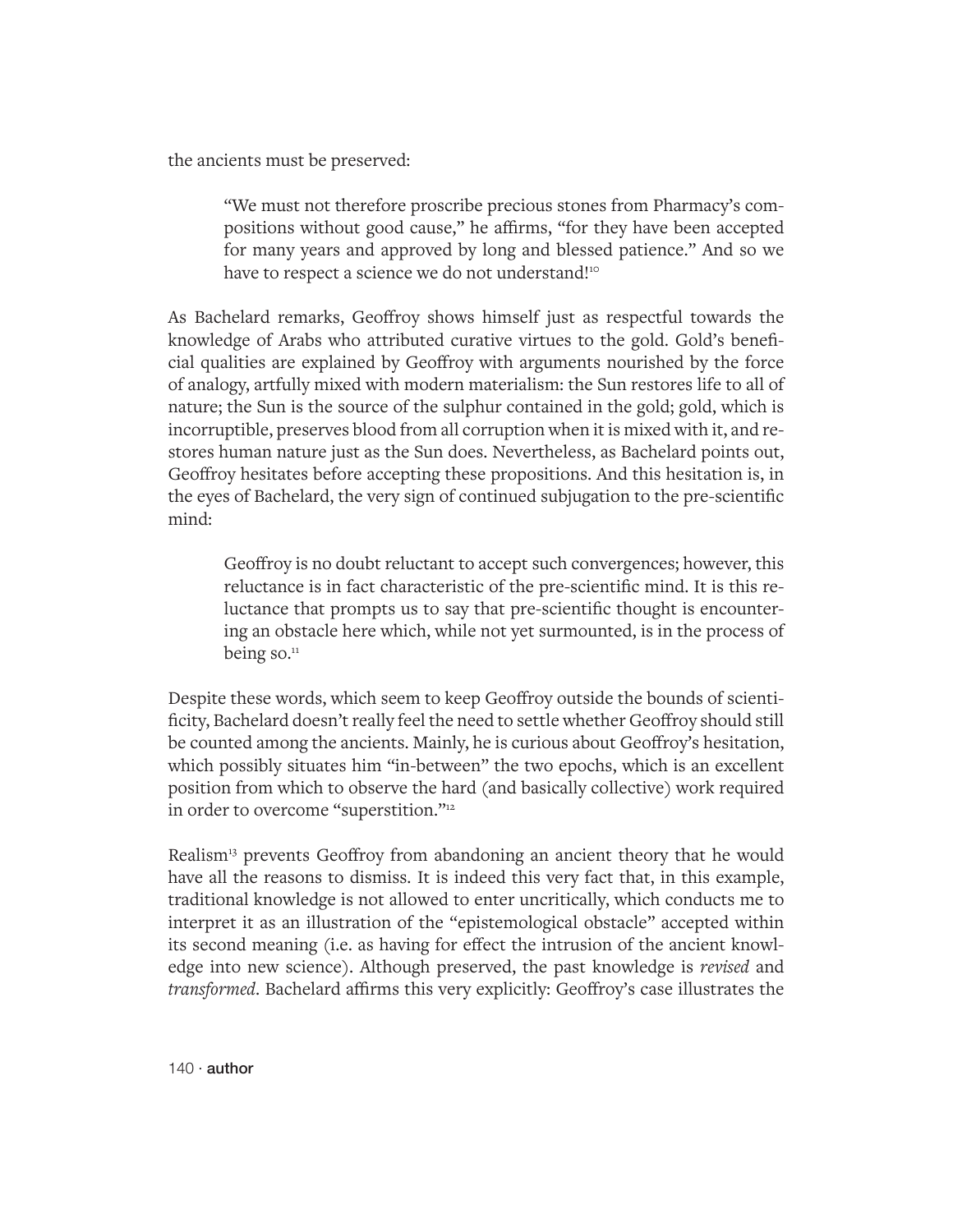situation in which "more or less accurate experience joins up with completely erroneous tradition despite very strong criticism."14 Critical distancing is already at work, and even if it fails, it is not without effect:

Writers first of all feel the need to note these beliefs, for keeping silent here would doubtless disappoint their readers and breach the continuity of culture. Then however—and this is more serious—writers often take upon themselves the task of *partially* rectifying these beliefs, thus bringing about a rationalization on an absurd basis...<sup>15</sup>

On the basis of this example, I would like to formulate the hypothesis that the science of the past does not infiltrate the new science in any simple way, but penetrates it *transfigured* (and that, of course, makes it more difficult to track).

## EXAMPLE 2: INVALID INVALIDATION

Let us come to our second example of epistemological obstacles that disrupt the scientific thought, and cause the "induration of old beliefs."<sup>16</sup> Bachelard's discussion, in chapter IV of *The Formation*, of the "abusive extension"<sup>17</sup> of the image of *sponge* offers a new insight into the mechanism of contamination of the new by ancient stereotypes. First, Bachelard describes the attractiveness of the term:

We now wish, in this short chapter, to be even more precise and consider an instance where a single image or indeed a single word constitutes the entire explanation. […] Here though we shall be taking the simple word "sponge" and seeing that it allows the most varied of phenomena to be *expressed*. And because we are expressing these phenomena, we believe we are explaining them. We believe we know them because we recognize them.<sup>18</sup>

The function of the sponge is so clear that it doesn't call for explanation; the sponge is thus ready for use as an *explanans*. René-Antoine de Réaumur's account of the compressibility of air provides a good illustration. Bachelard extensively quotes from *Mémoires de l'Académie royale des Sciences* (1731) in order to show how willingly Réaumur accepts the image of sponge when arguing against Mariotte. But the most interesting moment in Bachelard's analysis comes with the next step, when Réaumur seeks more liberty for the term "sponge," claiming that a "sponge of the air" can of course be dissimilar to an ordinary sponge. Bachelard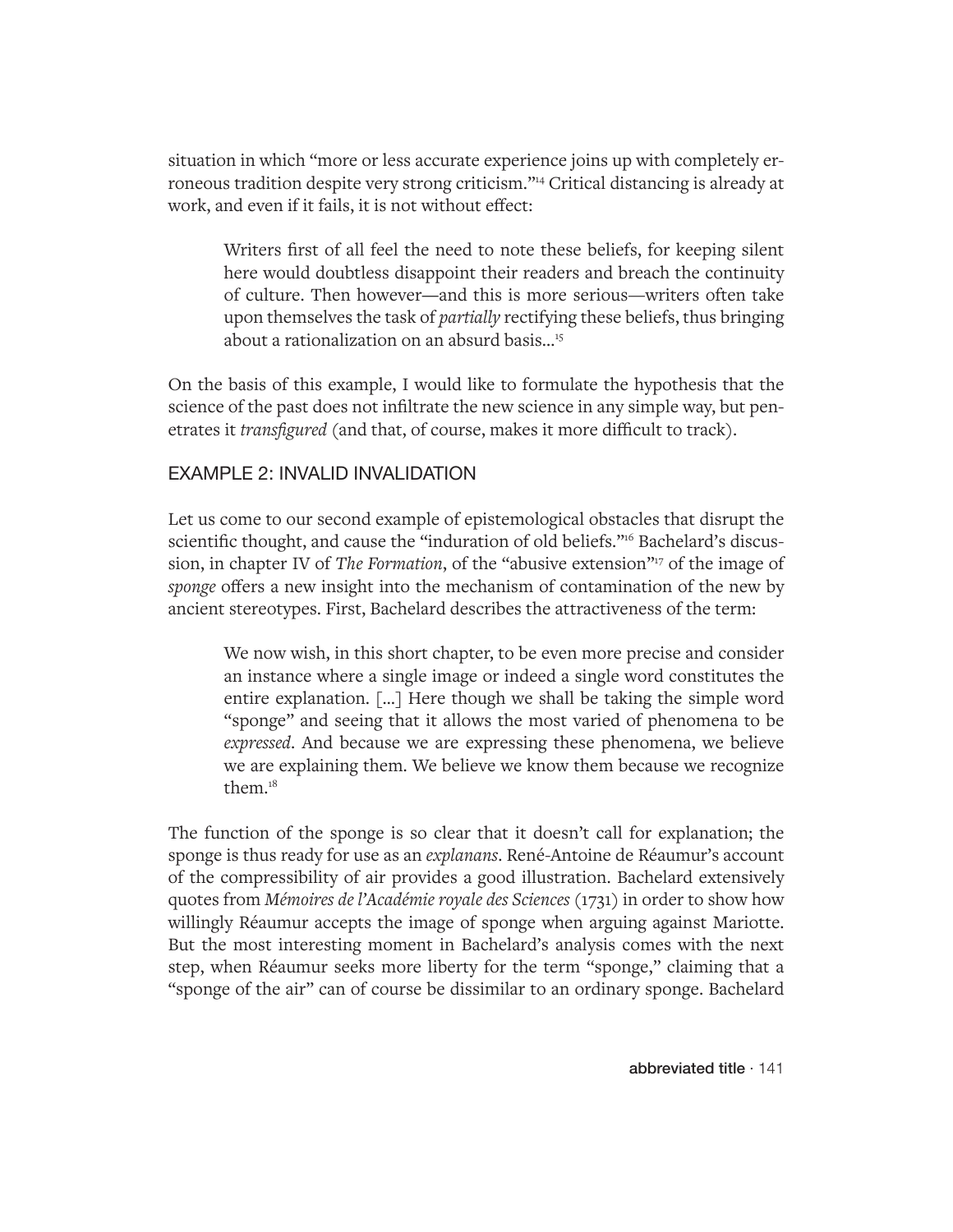#### comments:

Yet all his thought has developed from this image and cannot leave its primary intuition behind. When he wishes to erase the image, the image's function remains. […] In other words while he is in the end very willing to sacrifice the sponge, he wishes to keep *spongiosity*. 19

As a matter of fact, Réaumur refrains from raising the question of the composition of the air and, in so doing, avoids conflating "air" and "sponge" on the basis of their similar make-up. Nonetheless, he presumes that air and sponges share the same functional features: whatever the form of the "grains of air," they can be penetrated by water just like a sponge.

Bachelard pursues his analysis with a couple of additional illustrations of a similar and even more explicit use of the image of the sponge by several "subaltern authors." He creates interesting contrast by eventually arriving at Descartes, whom he sees as an example of a "very great mind […] stuck, so to speak, in primary images."20 It could be assumed, nevertheless, that his account should be here more nuanced. For even if it was accepted by all that Réaumur's attempt to drift away from the common image of the sponge was only *verbal* (in fact we believe there are good reasons to be wary of this judgment)<sup>21</sup>, as Bachelard claims, we find the difference between his conscious effort to abandon the metaphor of the sponge and Descartes's explicit keenness to accept it significant. It may be that both authors were "stuck" in primary images, but these primary images do not seem to be allowed to enter their science through the same channels. Descartes (but not Réaumur), as Bachelard reminds us, considered the image of the sponge perfectly clear and distinct, and as such suitable for scientific explanation:

Descartes's confidence in the clarity of the image of the sponge is very symptomatic of this inability to bring doubt to bear on the detail of objective knowledge, to develop a discursive doubt that would wrench asunder all reality's bonds and images' every angle. General doubt is easier than particular doubt.<sup>22</sup>

Let us add that Descartes is not the sole target of these critical words. The motif of the "detail" that "philosophers" neglect is to be found at the heart of Bachelard's epistemological program in *The Philosophy of No*, published only two years after *The Formation of the Scientific Mind*. In this work, Bachelard condemns the "*integral* philosophy of the philosophers," too monist and naïve in its prescrip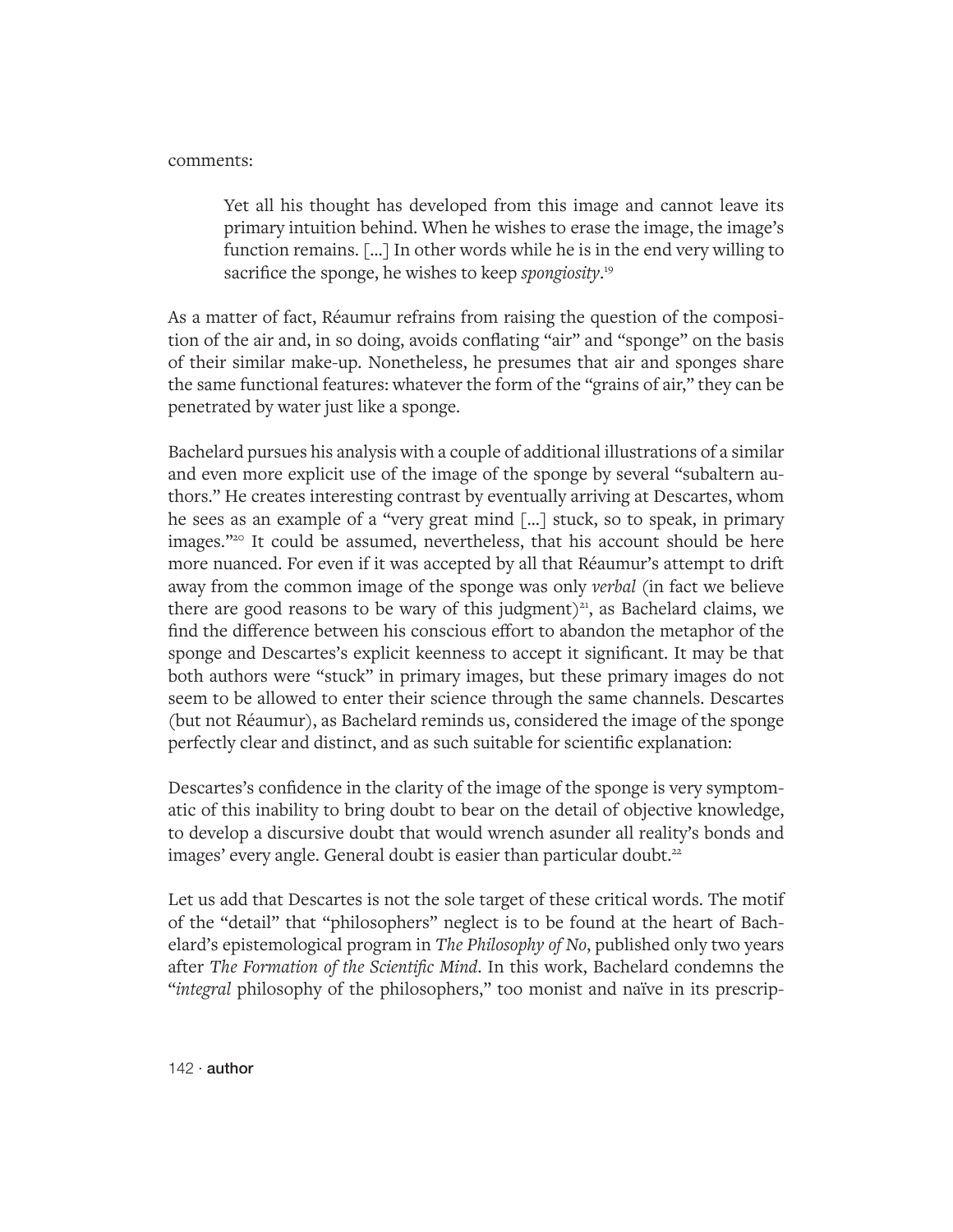tions, that needs to be completed by the "*differential* scientific philosophy"<sup>23</sup> sensitive to every *epistemological detail*. 24 It suggests not only that every notion, hypothesis, problem, experience or equation (the list is Bachelard's) needs to be studied, but also—and more importantly—that every piece of any scientific construction should be given the chance to present its particular philosophy. This epistemologist's cautious stance, however, should not be confused with careless tolerance. This is why Descartes' credulous acceptance of the image of the sponge rightfully earns him Bachelard's criticism.

Credulously or not, Descartes and Réaumur share the image of the sponge, and this very fact is sufficient for Bachelard to treat them on an equal footing. This continuity, as it was suggested, merits to be challenged. Unlike Descartes, Réaumur actually failed to overcome the power of the image of the sponge *despite* the fact that he was mistrusting its *validity* (Condillac is, in this respect, more lucid than Bachelard is when criticizing Descartes for having doubted too generally). In this respect, Réaumur's situation appears to differ from that of Descartes: although repudiated, in the end the image of the sponge is maintained by Réaumur, since it is reconstituted, in the amended knowledge, in the seemingly desubstantialised form of *spongiosity*. For the scientist, but also for the epistemologist, this type of situation appears to be even more defying that the kind of full-on resistance that only the future deplores.

Identification of the ancient knowledge reemerging, in the new science, *transfigured*, constitutes a serious challenge. In a slightly different context, Bachelard discusses the same metaphor of the sponge in his "Lumière et substance" (1934), a short paper on the history of photochemistry, that has been longtime obtruded by the materialistic image of the light absorbed by the matter. The light combines with matter and communicates to it its properties (some even claim it provides a "substantial principle of colors"). The metaphor of the sponge proves to be particularly tenacious as it shows ready to transform itself and to adapt, with the metamorphosis of the "materialistic intuition" that supports it, to new conditions:

Materialistic intuition can, moreover, return under another more or less diverted form, under a more scientific aspect, leading one to imagine a pure and simple conservation of force or vibration, as one imagined in the eighteenth century a conservation of a specific fluid or substance.<sup>25</sup>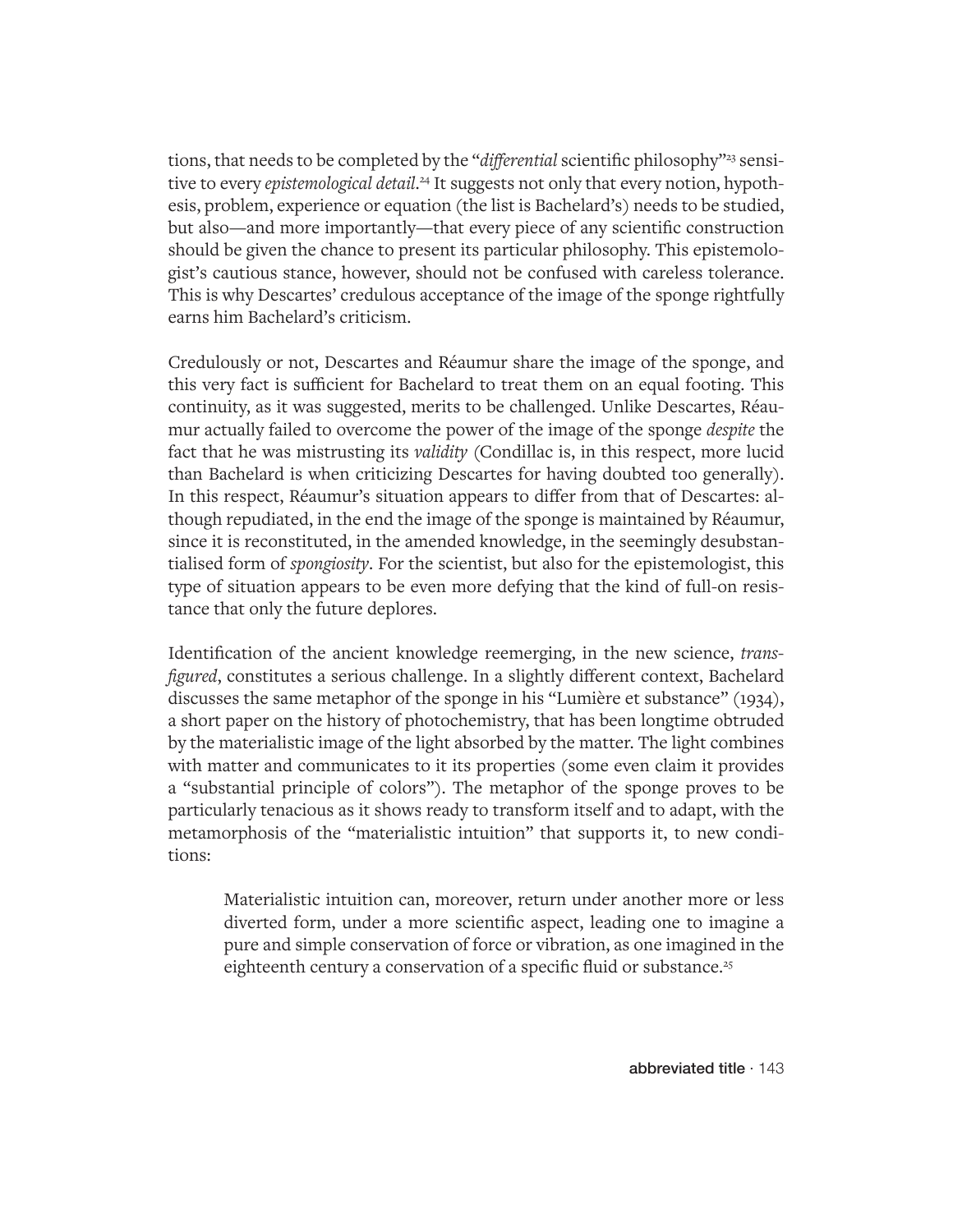The idea of absorption (associated to the sponge) thus re-emerges in a new form when, for instance, the coal is supposed (according to George Stephenson that Bachelard comments) to "conserve" the light it has received during the day and to give it back on fire. As long as the image of the absorption is invoked as an answer, and not as a problem, the rational science is suspended by the immediate realism. And the sponge seems to be, for Bachelard, its object-fetish.

### THE PHILOSOPHY OF NO CHALLENGED

We have already conceded that examples of infiltration of ancient knowledge into new science, whether explicitly refuted or not, are rather rare in Bachelard's book. And yet we have good reason to believe that this issue is by no means marginal in his mind. The next quotation comes from Bachelard's foreword to *The Formation*:

Even in a clear mind there are dark areas, caverns still haunted by shades, and traces of the old remain in our new ways of thinking. The eighteenth century still lives secretly within us and may—alas—return. We do not see this as proving the permanence and fixity of human reason, as Meyerson thought, but rather as evidence of the somnolence of knowledge and the miserliness of cultivated minds that go over and over the same knowledge and culture and become, as all misers do, victims of the gold they so lovingly finger. We shall indeed show the improper endosmosis occurring when the assertoric is made to flow into the apodeictic and memory into reason.26

We find it also significant that Bachelard uses Plato's allegory of the cave to prepare his readers to hear about non-scientific residues within scientific knowledge rather than about the mind's inability to cross the border of positivity. All this should be seen as confirming the sincerity of the subtitle of *The Formation* which reads: *A Contribution to a Psychoanalysis of Objective Knowledge*, and provides the same message—it is the non-scientific within the scientific, more than non-scientific thinking preventing the advent of science, that preoccupies Bachelard.

The general exegesis of Bachelard's book is nevertheless not my first interest. Instead, I wish to bring forward several suggestions concerning the possible developments of Bachelard's observations. I find indeed the image of "improper endosmosis" occurring when "memory flows into reason"<sup>27</sup> highly evocative as it invites to complete, and even amend, the manner how Bachelard is usually understood.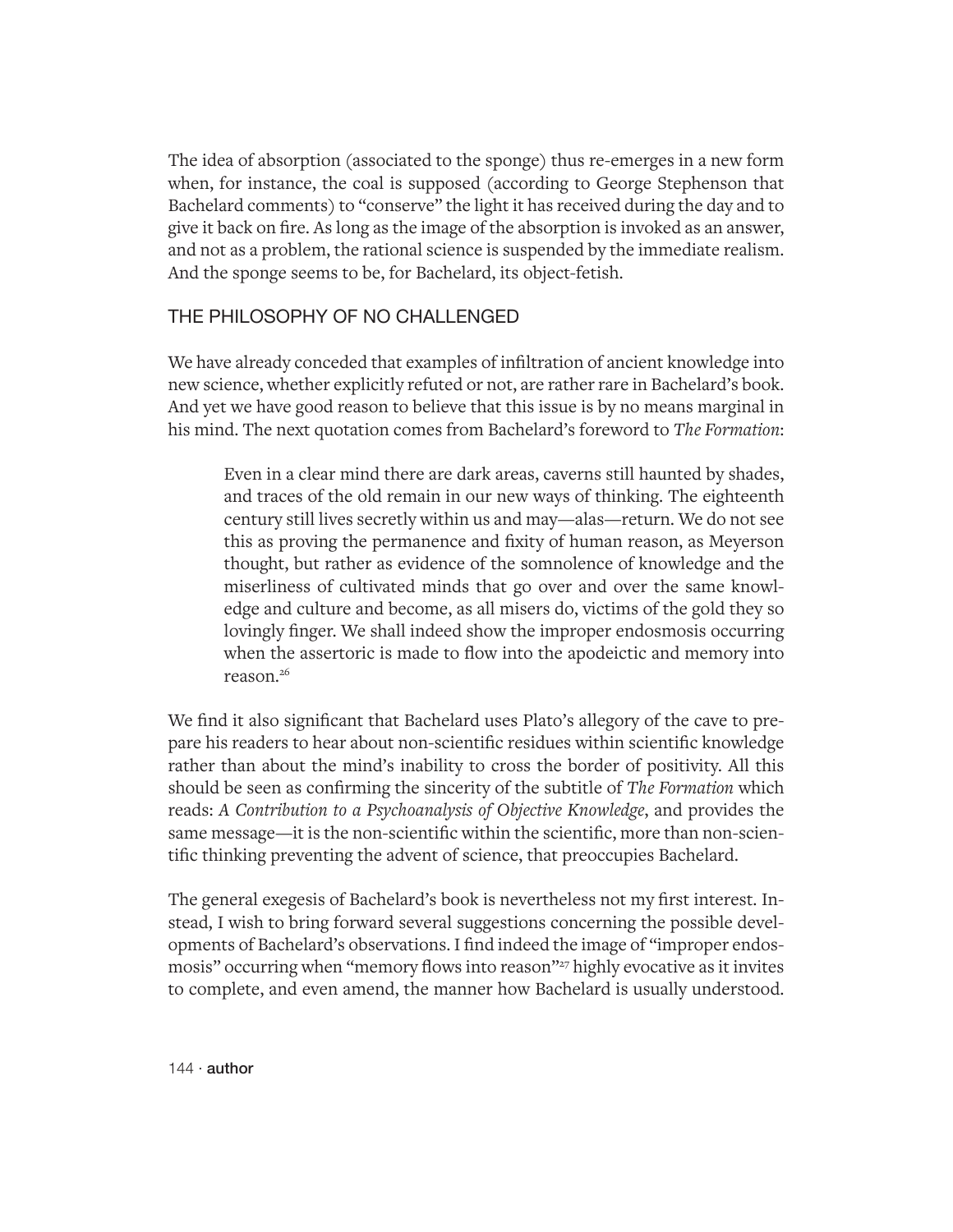In fact, this formula brings us beyond the situation of science disrupted by common knowledge (Lecourt's *ordinary thought*) and allows us to consider all cases in which, due to ordinary intuitions and natural<sup>28</sup> tendencies of human mind, the new knowledge is insufficiently secured in the face of the undesirable vitality of what was brought into disrepute. Once the possibility that the new science's "no" addressed at ancient science may be *challenged* accepted, several propositions can be formulated.

1. First, a piece of advice (a moral, if one prefers) for scientists; a plea for the kind of "epistemological vigilance" known to sociologists, however surprising this reference may sound. We take the term, of course, from *The Craft of Sociology*, an openly Bachelardian "handbook" by Pierre Bourdieu, Jean-Claude Chamboredon, and Jean-Claude Passeron.<sup>29</sup> Largely preoccupied with the contamination of the sociologist's work by "spontaneous sociology," it links up very explicitly with Bachelard's epistemology, which it applies and develops in order "to enable students of sociology to become better equipped to cope with the pitfalls of sociological research."30

An interesting tension, however, arises between this incentive to "epistemological vigilance," as it is addressed to individual researchers, and Bourdieu, Chamboredon and Passeron's critique of Bachelard's psychologism. For in the view of these authors, it is a mistake to ascribe (epistemological) errors<sup>31</sup> directly to knowing subjects. Errors are not to be directly imputed to persons; more likely they are functions of epistemological positions "that can only be fully understood in the social field in which they are put forward."32 It may be answered, nonetheless, and however paradoxically may it sound, that to invite researchers to practice "epistemological vigilance" is not to deny, but on the contrary, to reaffirm the non-psychological theory of error. Proceeding from the conviction that the mind is never scientific in itself, the "vigilance" is supposed to rest not only on the "adequate knowledge of error" (inspired by Bachelardian epistemology) but also on the knowledge about "the mechanisms that can induce it"33 (informed by the sociology of knowledge).

*The Craft of Sociology* does adhere to the therapeutic tone of Bachelard's psychoanalysis. After all, the sanative ambition of the book is announced along with Bourdieu's and his collaborators' acerbic argumentative style since its very first sentence: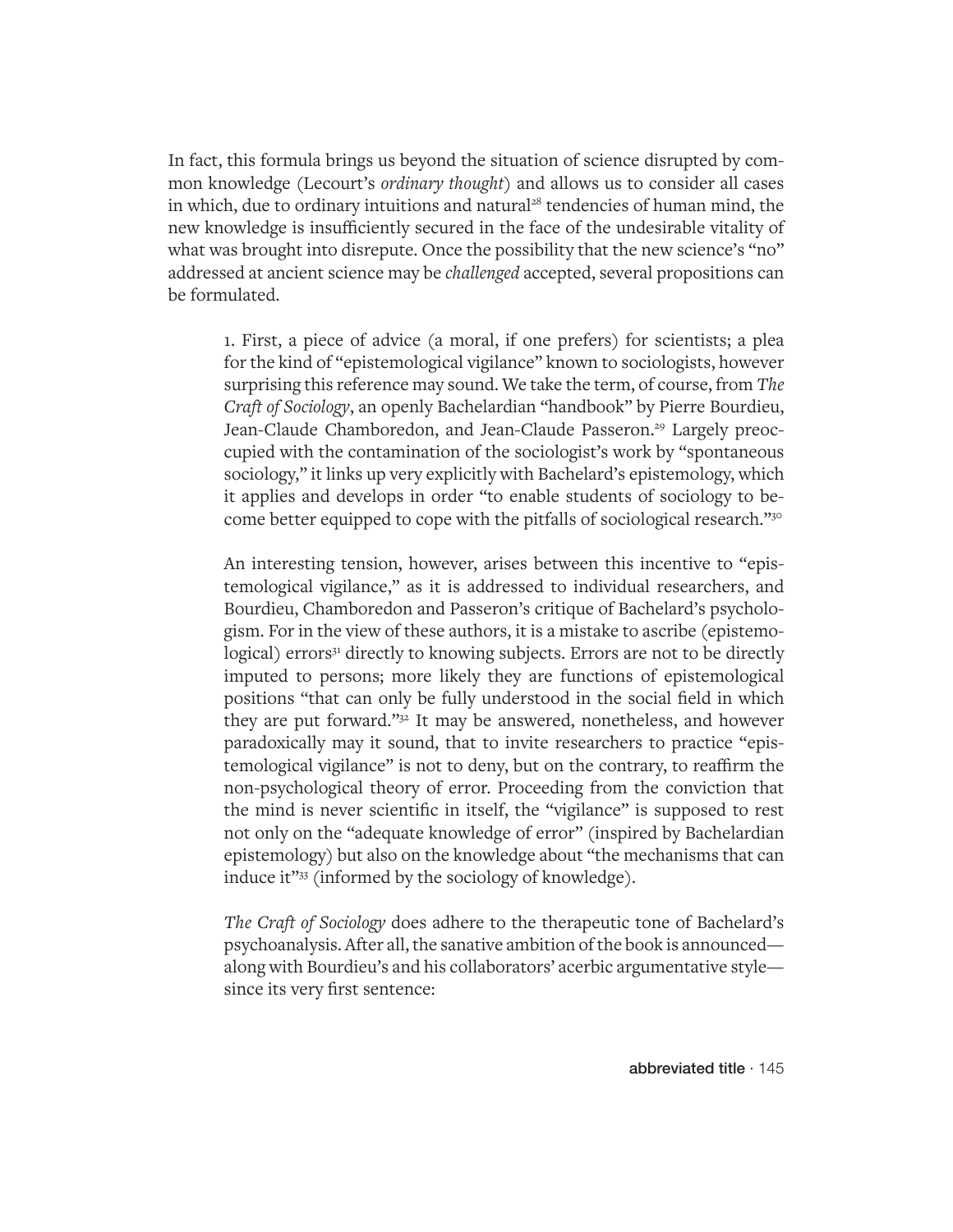In contrast to the tradition which draws the line at the logic of proof, refusing on principle to enter into the arcana of invention, thereby condemning itself to oscillate between a rhetoric of formal exposition and a literary psychology of discovery, we try here to provide the means of acquiring a mental disposition which is the precondition for both invention and proof.34

However, epistemological vigilance as an acquired mental disposition does not combat the researcher's own "idiocy."35 Its inspiration is sociological: Instead of reforming scientist's morale, it helps him to take better control of his epistemic operations.

2. Other suggestions may be of interest for philosophers of sciences. We believe indeed that Bachelard's insights have not been fully expanded upon. One example where there is much room for following up on Bachelard is when studying the full trajectories of "officially" expired but still refractory knowledge. Lorraine Daston's proposition to survey the "biographies of scientific objects" could be seen as an analogous invitation, given that scientific objects (objects of scientific inquiry), as she insists, not only come into being but also pass away:

Sometimes they are banished totally from the realm of the real, as in the case of unicorns, phlogiston, and the ether. More often, they slip back into the wan of reality of quotidian objects, which exist but do not thicken and quicken with inquiry.<sup>36</sup>

Here the picture of *slipping into the wan of reality of quotidian objects* is very similar to the one evoked by Dominique Lecourt who, as we have seen, calls his readers' attention to the type of epistemological obstacle that "demotes [scientific thought] to the rank of ordinary thought." However, in light of our subsequent analysis, this *fear of the ordinary* may appear as based on too clear-cut distinctions. In fact, Bachelard's detection of the *improper endosmosis of memory into reason* suggests that repulsed or otherwise abandoned scientific objects sometimes embark on more complex paths. An identification of this phenomenon not only allows us to presume that outmoded scientific objects are not always withdrawn from scientific practice as easily as scientists would like; it also suggests that their *déclassement*37 may take the form of a *gradual retreat* that is performed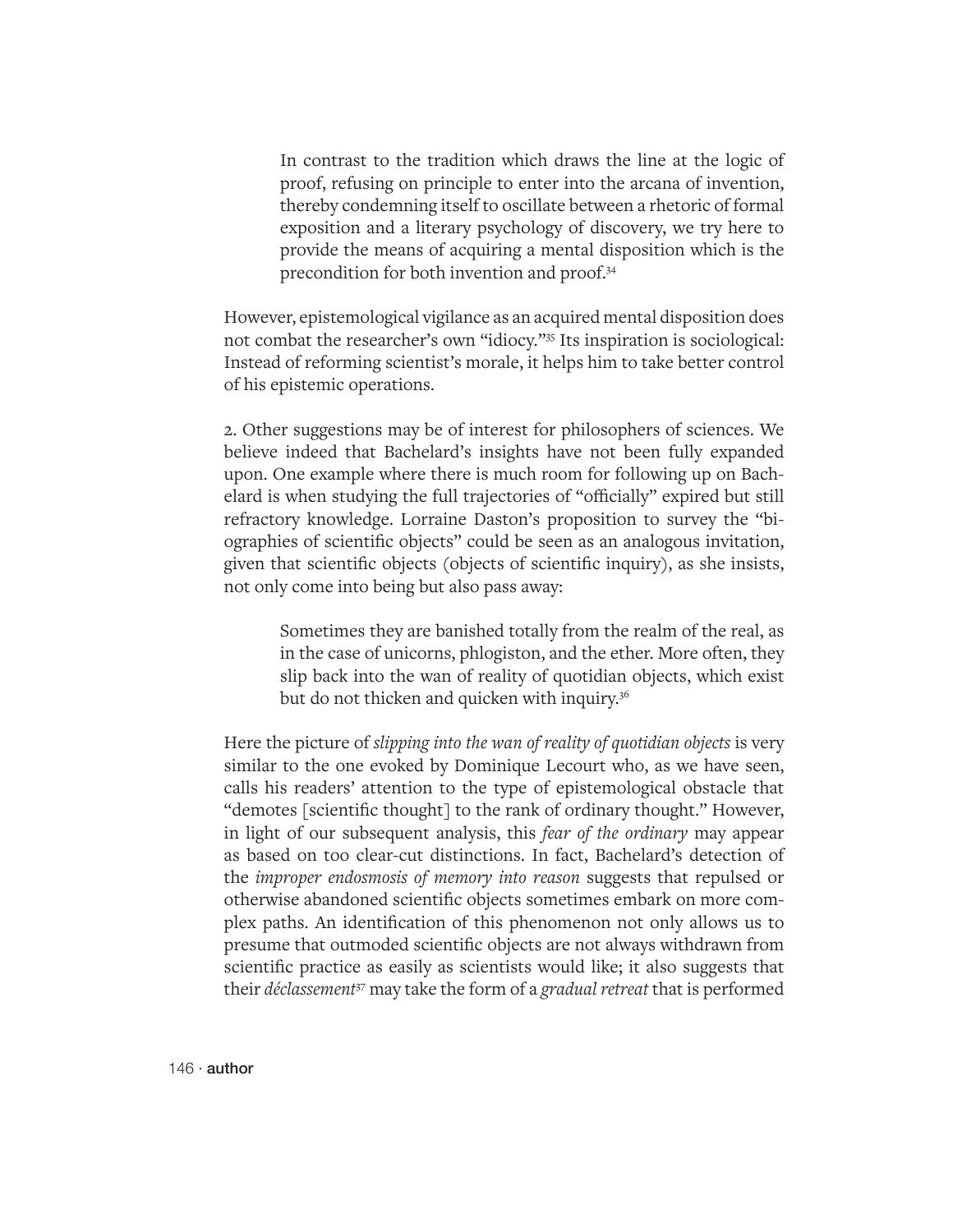*inside* the scientific enterprise. Within the special context of the history of chemistry, Michael Friedman, for instance, offers an excellent example of such a progressive retirement when identifying, among the models of molecules proposed at the end of the  $19<sup>th</sup>$  century, "hybrids" that found themselves halfway between the fading use of paper (folded) models and the newly promoted iconic representations.<sup>38</sup>

Epistemology not only appears to be technically well disposed to take over this research field, it may also find some help in its exploitation for its better understanding of the heterogeneous structure of science. It was said that the scientist should commit himself to "epistemological vigilance" in order to better resist the resurgence of the past; the epistemologist, for his part, should have the ambition of discerning its forms and functions.

3. The program of exploring trajectories of *memory flowing into reason* requires a more conciliatory attitude than the one Bachelard manifested towards this type of irregularity. For him, "endosmosis" was always "improper" (*abusive*), and therefore its condemnation prevailed over its positive observation. Significantly enough, Bachelard's successor at the forefront of French-style39 historical epistemology, Georges Canguilhem, can be seen as someone who was inspired by the same indignation. While promoting a sharp distinction between science and *scientific ideology*, Canguilhem seems to uncompromisingly exclude the study of "repudiated knowledge" from the legitimate occupations of the epistemologist:

…the separation between ideology and science should prevent, in the history of science, the situation in which any element of ideology seemingly preserved would be placed in continuity with the scientific construction that has dismissed the ideology.<sup>40</sup>

Even if Canguilhem's concern is somehow different from that of Bachelard (it is above all related to good practice in the history of science, which should be wary of false and superficial resemblances), his refusal to deal with "scientific ideologies" potentially dissuades the epistemologist to follow officially dismissed knowledge during its process of retreat.

An objection could be raised here at this point. Isn't it true that in his 1969 conference "What is Scientific Ideology?," from which our quotation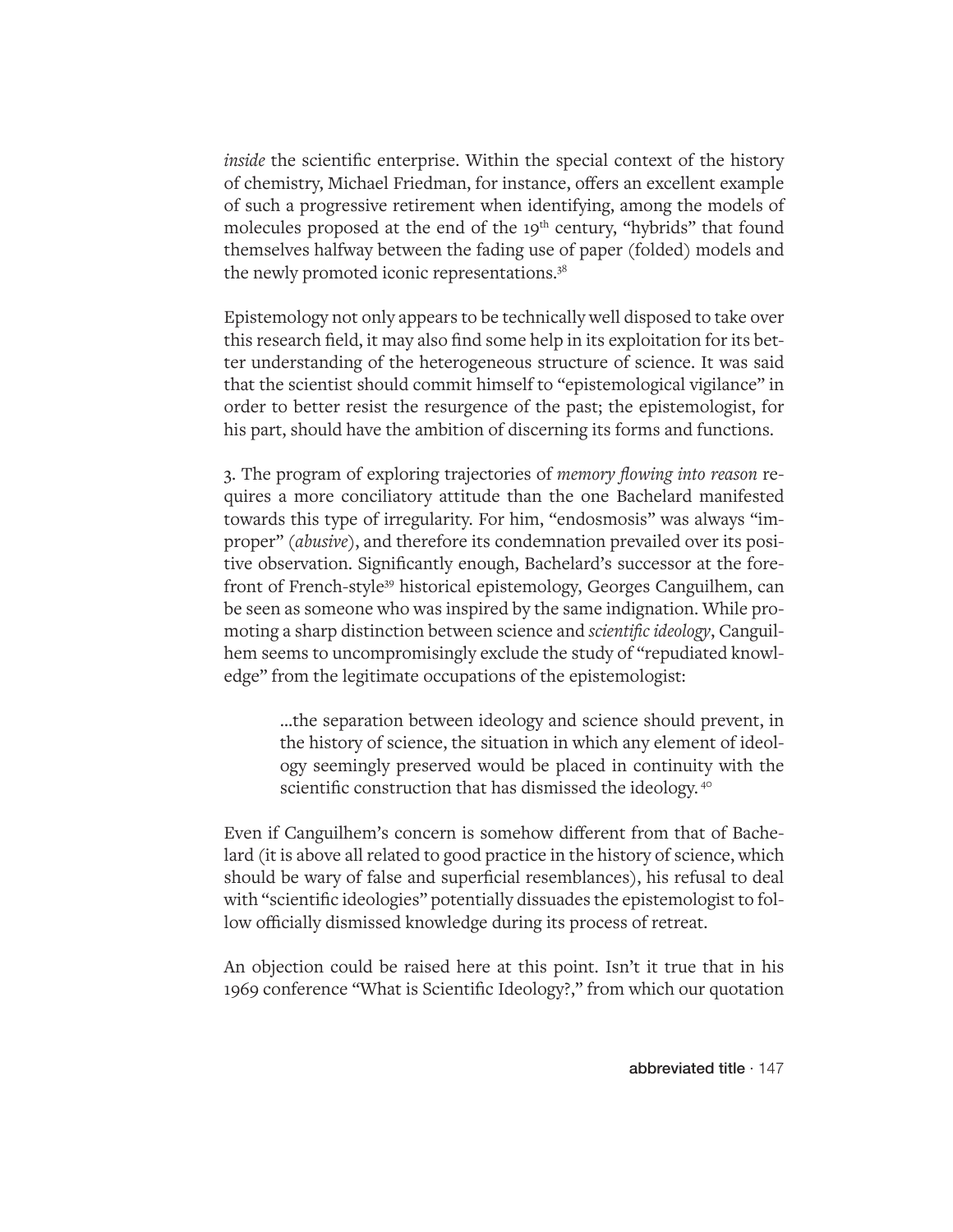comes, Canguilhem chooses a rather compliant attitude vis-à-vis scientific ideologies? "A history of sciences that deals with a science in its history, considered as a painstaking purification of the *norms of verification*, cannot ignore scientific ideologies."41 Nevertheless, it is obvious that the purpose of this broadening of the scope of the historian's investigations is not to study the history of scientific ideologies. It is significant that when Canguilhem wishes to give "a persuasive example of the process of destitution of a [scientific] ideology,"42 he takes no interest at all, in his analysis, in any kind of historical *movement*. Thus, when Canguilhem discusses the work of the French philosopher and naturalist P. L. Maupertuis, he does so exclusively in order to censure Maupertuis's inclusion into the history of genetics, which in Canguilhem's view was legitimately inaugurated only by G. Mendel. To conclude, if scientific ideology needs to be addressed by the historian of sciences, it is first and foremost to say he will be able to better orient himself within the "integral past," which is *en bloc* not worthy of his consideration.

Canguilhem's treatment of Herbert Spencer's evolutionism brings an additional and even more eloquent confirmation to our analysis. For Canguilhem, Spencer is an imposter: in fact, his "organicism" conceals just a weak relationship between the biological theories of his time, to which he regularly refers, and his own speculations, which are foremost politically motivated. In this case, *the process of the destitution of scientific ideology* is well evoked by Canguilhem, although very significantly, it is in the end handed over to sociology: scientific ideologies disappear when "historical conditions of possibility change."43 As was said above, we have good reasons to think that this transformation of the (epistemological) question of "how" into the question of "why" is far from being an accident.

Is epistemology in its traditional form inhibited by the over-valorization of *validity* that abusively informs its object? It is not our ambition to develop the question further at this time. After these short reflections inspired by Bachelard and Canguilhem, we simply wish to suggest that the value and the function of a "past" that slips in the "present," a process that Bachelard views negatively, perhaps merits more and closer study in an empirical fashion.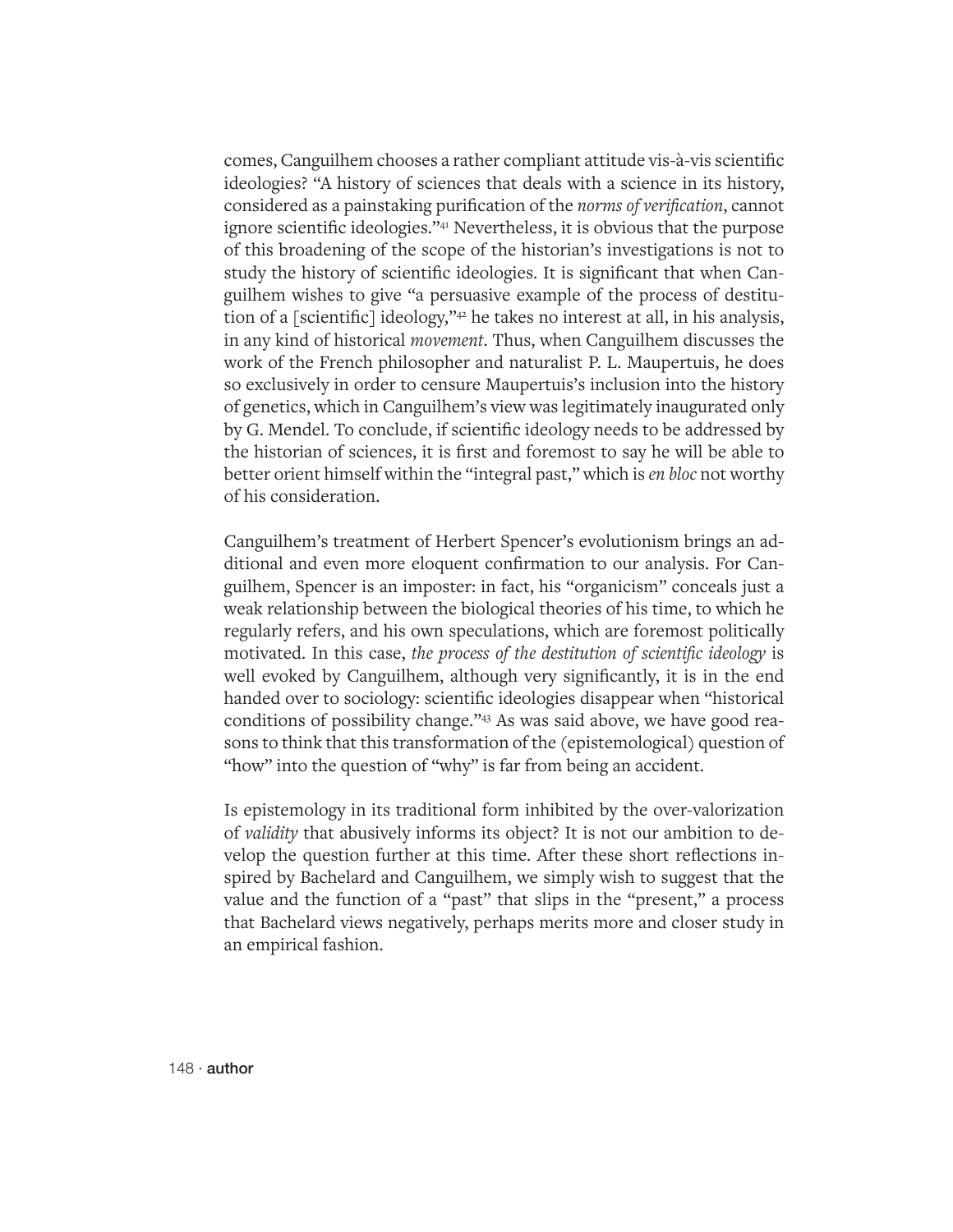# CONCLUSION: HISTORICAL EPISTEMOLOGY SYMMETRIZED

"What would happen if the humble workers of the proof, still and always reactive through the nature of trials and proofs, suddenly discovered the truth, unbelievable and bare: that the intimate motivation to explore, that the key to discovery, that the possible unveiling of true intuition, dwell neither in the competition nor in the desire to dominate, but in the rejoicing?"<sup>44</sup> This is how Michel Serres concludes his review, already cited, of Bachelard's *The Formation of the Scientific Mind*, which he attacks for its therapeutical and moralizing character, but also and here Serres aims at the very heart of Bachelard's *philosophy of no*—for the assent it gives to the "malevolence" that dwells "in the root of the knowledge"45 of occidental man: "To know is to hunt, conquer, violate, empower, destroy. […] Knowledge is against: against nature, against its own understanding, against itself and against the past, against others, one by one and all together."46 The "rejoicing hypothesis" that Serres suggests as an alternative sounds, nonetheless, like something that adds more psychology to epistemology, which on the contrary needs to be lightened in this respect. Surprisingly enough, as Bachelard shows, it is the category of *validity* that sometimes appears to be overly psychologized. By the same token the efficiency of the "violence" with which science discredits and expels the non-scientific from its heart shows weakened.

Whether science progresses by refutations or whether its growth is powered by some kind of joyful energy is eventually an empirical question. In the same way, an empirical inspection is needed in order to learn more about the (potentially typical) trajectories of all these "epistemological details" that, even though acknowledged as invalid, continue to inform the science growing on their grave. Bachelard's survey of "epistemological obstacles" as offered in his *The Formation of the Scientific Mind* can be interpreted as showing what the first steps on this path might look like. This is, at least, what I found in Bachelard's analysis of Geoffroy's and Reaumur's thought, supported by illustrations of "epistemological obstacles" understood as causing abusive intrusions of pre-scientific knowledge into new science. Under a generalized form of *memory's endosmosis into reason*, it was then suggested that epistemology could profit from disregarding the offence to reason thus caused when preparing better conditions for a thorough study of the relics of the past.

In the final analysis, it is perhaps Bachelard's commitment to the value of scientific progress that caused him to be somewhat insensitive to the field of research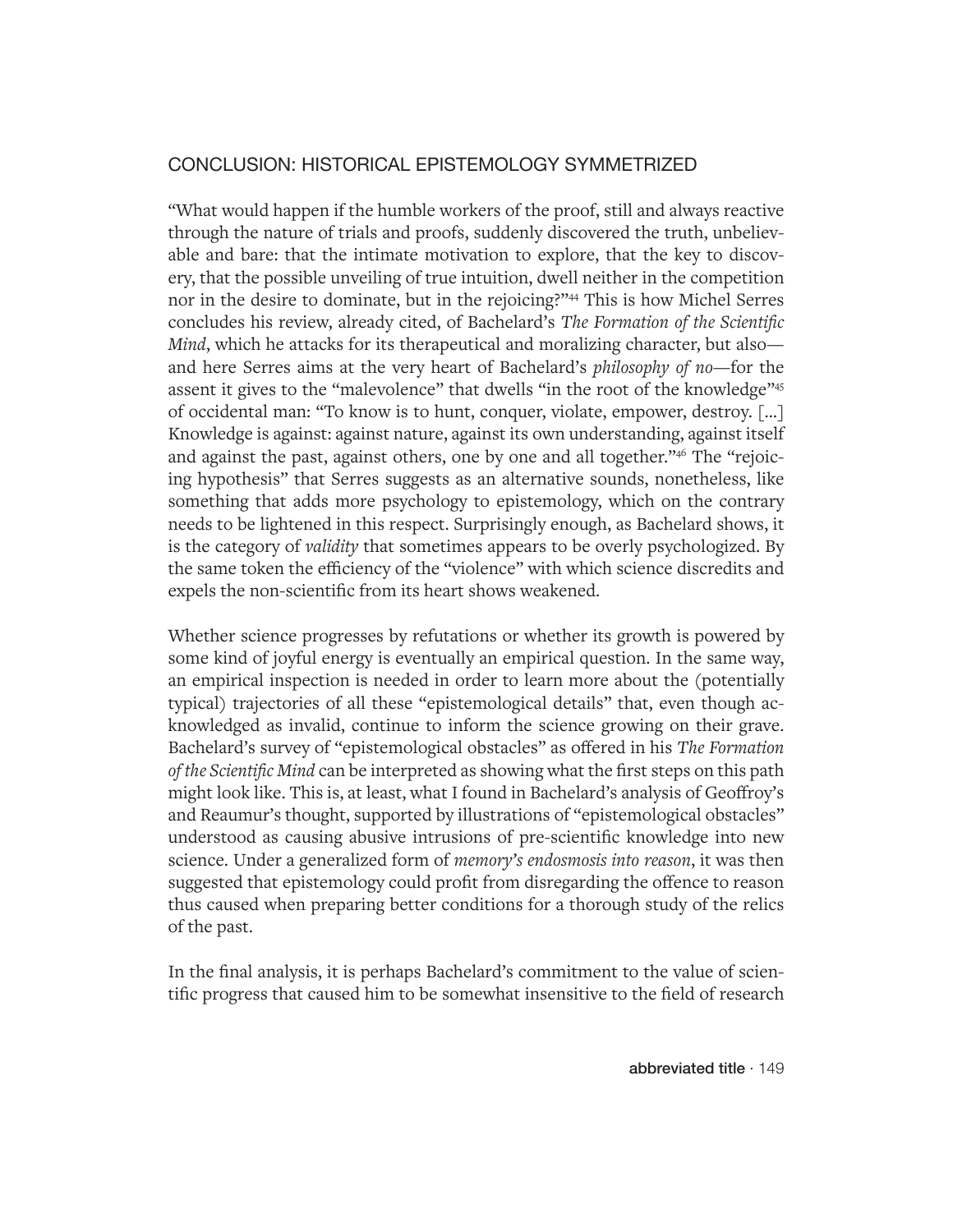that we propose to explore systematically. It is my suggestion that accepting this new object of inquiry—the posthumous life of the discarded science—would not only allow to broaden epistemology's range of action, but above all it could help epistemology to definitively shift its focus from the *triumphant* to the *living* science, and consequently strengthen its status.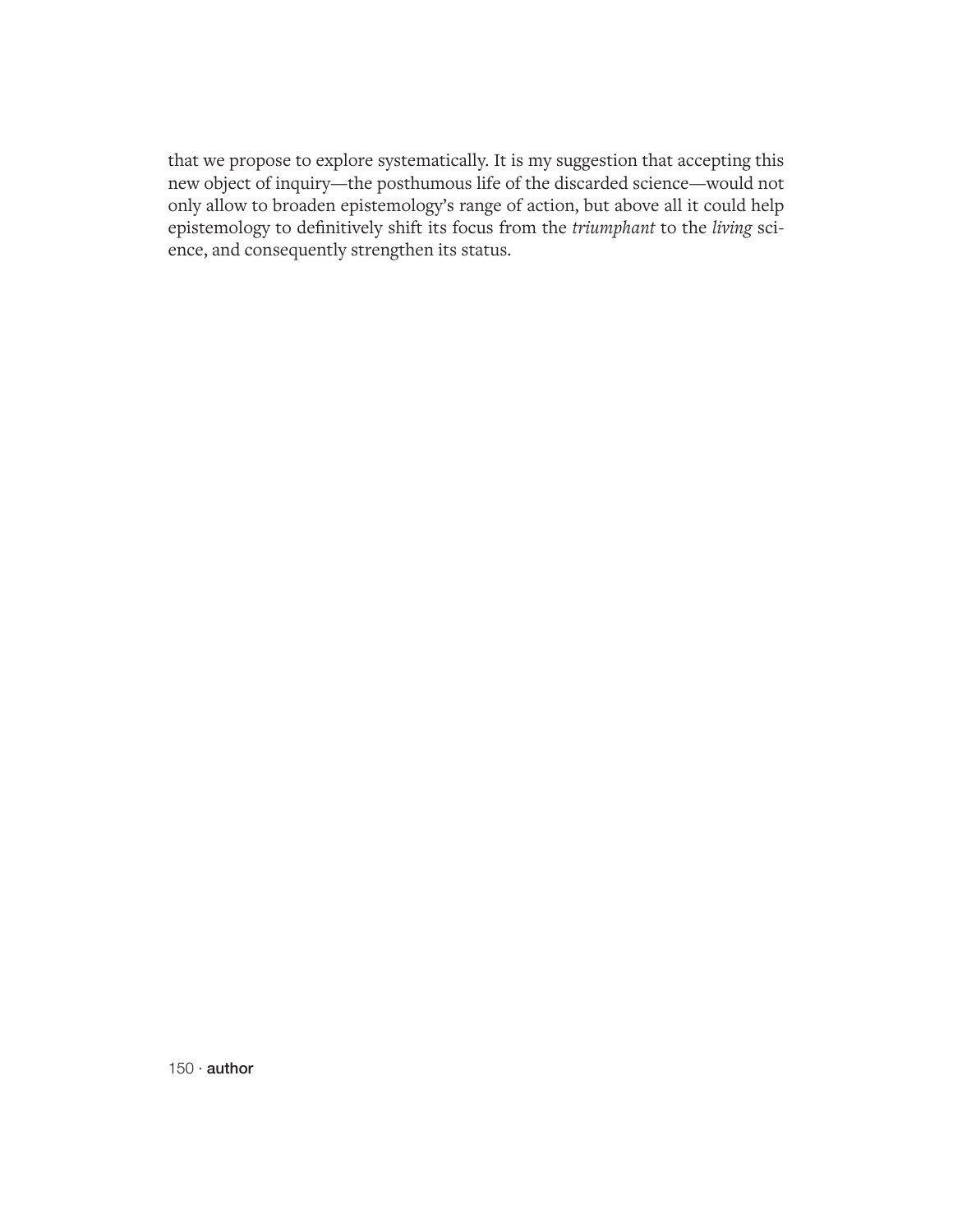#### **NOTES**

1. I would like to thank the two anonymous reviewers for their insightful comments on the first version of this paper and their stimulating suggestions.

2. Étienne Bonnot de Condillac, *Essay on the Origin of Human Knowledge.* Translated and edited by Hans Aarsleff. Cambridge: Cambridge University Press, 2001, Part II, Section 2, §33, 210–211.

3. For a closer analysis of this point, see André Charrak, *Empirisme et métaphysique. L'*Essai sur l'origine des connaissances humaines *de Condillac.* Paris: Vrin, 2003, esp. 118–122.

4. Gaston Bachelard, *The Formation of the Scientific Mind. A Contribution to a Psychoanalysis of Objective Knowledge.* Trans. Mary McAllester Jones. Manchester: Clinamen Press, 2002.

5. Cristina Chimisso, *Writing the History of the Mind. Philosophy and Science in France, 1900 to 1960s.*  Aldershot: Ashgate, 2008, 144.

6. Dominique Lecourt, *Marxism and Epistemology: Bachelard, Canguilhem and Foucault*. Trans. Ben Brewster. London: NLB, 1975, 65.

7. Lecourt, *Marxism and Epistemology*, 65.

8. "Psychoanalysing realists" is the title of the chapter VII, 136–153.

9. Bachelard, *The Formation*, 138.

10. Bachelard, *The Formation*, 139.

11. Bachelard, *The Formation*, 141.

12. "Exiling gold! How can it be said, calmly and collectedly, that gold does not bring health, that gold does not give courage, that it does not stem the flow of blood nor dispel the phantoms of the night, the burdensome memories arising from the past and from our errors, that gold is not the ambivalent wealth protecting both heart and soul? For this, real intellectual heroism is required, and an unconscious that has been psychoanalysed, that is to say a scientific culture completely removed from any unconscious valorization. The pre-scientific mind of the eighteenth century has not achieved this freedom to judge." (Bachelard, *The Formation*, 141-142)

13. "Realism" gains a specific meaning in this discussion. It combines "substantialist convictions" with a "miser's joy" of possessing the riches of the reality that has to be jealously guarded. This is how the preciosity of precious stones undergoes a "mutation of values" and reappears in their healing power. See Bachelard, *The Formation*, 136-137.

14. Bachelard, *The Formation*, 138.

15. Bachelard, *The Formation*, 139, emphasis in the original text.

16. Bachelard, *The Formation*, 138. Notice that Bachelard doesn't speak about the hardness or the resistance of old beliefs; he chooses instead the medical term "induration" in order to indicate that what he has in mind is a *reaction* to the critical re-examination of ancient beliefs.

17. "Extension abusive" is the French expression Bachelard uses in the subtitle of the Chapter IV. The complete title of its English translation gives: "An example of a verbal obstacle: sponge. On the over-extension of familiar images." See Bachelard, *The Formation*, 81–90.

18. Bachelard, *The Formation*, 81.

19. Bachelard, *The Formation*, 83. A similar formulation is to be found in Bachelard's *Psychoanalysis of Fire*: "We are never completely immune to the prejudice that we spend a great deal of time in attacking." (Gaston Bachelard, *The Psychoanalysis of Fire*. Trans. Alan C. M. Ross. London: Routledge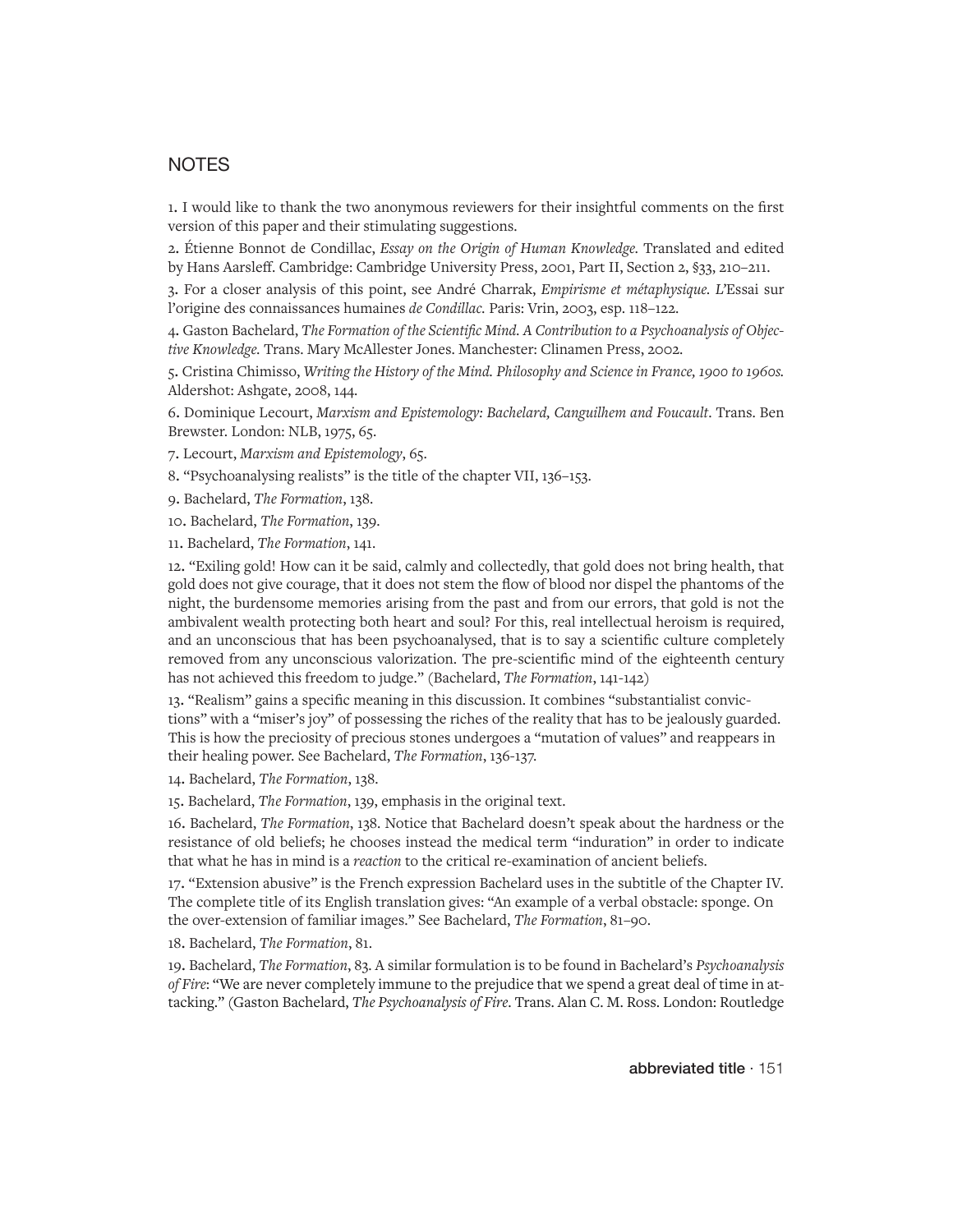& Kegan Paul, 1964, 65.

20. Bachelard, *The Formation*, 86.

21. Bachelard discusses the metaphor of the sponge in the forth chapter of *The Formation* as a representative illustration of " verbal obstacles" to scientific mind to which the chapter is dedicated. Although he speaks, in the very first paragraph of this chapter, about "purely verbal habits" that hinder scientific thought, Réaumur's case seems to prove that it would be a mistake to charge the word itself with full responsibility for postponing the entering into scientificity. According to Bachelard, Réaumur's dropping of the word "sponge" is "simply and solely a linguistic movement" (Bachelard, *The Formation*, 83), i.e. nothing more than a linguistic movement. Erasing the word doesn't therefore constitute a notable step forward. I tend to disagree with this judgment. Even if the disappearance of a word cannot here count for an "epistemological act" as Bachelard understands it (as an unexpected impulsion intervening in the scientific development, see Gaston Bachelard, *L'activité rationaliste de la physique contemporaine*. Paris: Presses universitaires de France, 1951, 25), it is likely to produce what we suggest to call an "epistemological event," given that some important part of the control on the *image* structuring the thought is lost.

22. Bachelard, *The Formation*, 86.

23. For Bachelard's use of the term "scientific philosophy" compared to that of the Vienna School, see Sandra Pravica, "'Scientific Philosophies' in the early 1930s and Gaston Bachelard on 'induction'," *Epistemology and History from Bachelard and Canguilhem to Today's History of Science* (preprint), Max Planck Institute for the History of Science, 2012, 159–169, available at: https://www. mpiwg-berlin.mpg.de/Preprints/P434.PDF

24. For Bachelard's epistemological program, see especially the foreword of *The Philosophy of No* (Gaston Bachlard, *Philosophie du non*. Paris: Presses Universitaires de France, 1983, 1–17)

25. Gaston Bachelard, "Lumière et substance," (1934) in Etudes. Présentation de G. Canguilhem. Librairie philosophique J. Vrin, Paris 1970, pp. 45-75.

26. Bachelard, *The Formation*, 19.

27. Bachelard, *The Formation*, 19. Bachelard borrows the term "endosmosis" from biology where it denotes the phenomenon of penetration of a substance from the extern milieu into a closed system.

28. Here I follow Dominique Lecourt who calls our attention to the figure of Nature that Bachelard put forward. With regard to *The Formation of scientific mind*, Lecourt remarks: "Apparently, Bachelard does not care, here, about the effective history of the sciences in the 18th century. What is given to us to decipher in these texts [studied by Bachelard], it is the mythical figure of a 'natural state' of the scientific mind: quite at the same time native and trans-historic state where can be read, in a straightforward manner, the essence of a mechanism, today veiled by its own manifestation." (Dominique Lecourt, *Bachelard. Le jour et la nuit.* Paris: Bernard Grasset, 1974, 127-128)

29. Pierre Bourdieu, Jean-Claude Chamboredon, Jean-Claude Passeron, *The Craft of Sociology. Epistemological Preliminaries*. Trans. Richard Nice. Berlin—New York: Walter de Gruyter 1991. The book, which was originally published in 1968, represents an astonishing attempt to apply Bachelard's epistemology to social sciences. Bourdieu, Chamboredon and Passeron do not deny that such an undertaking may cause some difficulties, but they are convinced that these are to be studied instead of nourishing "artificial distinctions" between natural and social sciences.

30. Bourdieu, Chamboredon, Passeron, *The Craft of Sociology*, v. Yves Gingras notes that Bachelard himself speaks, in a similar context, about an "intellectual watch on oneself" (*survéillance*